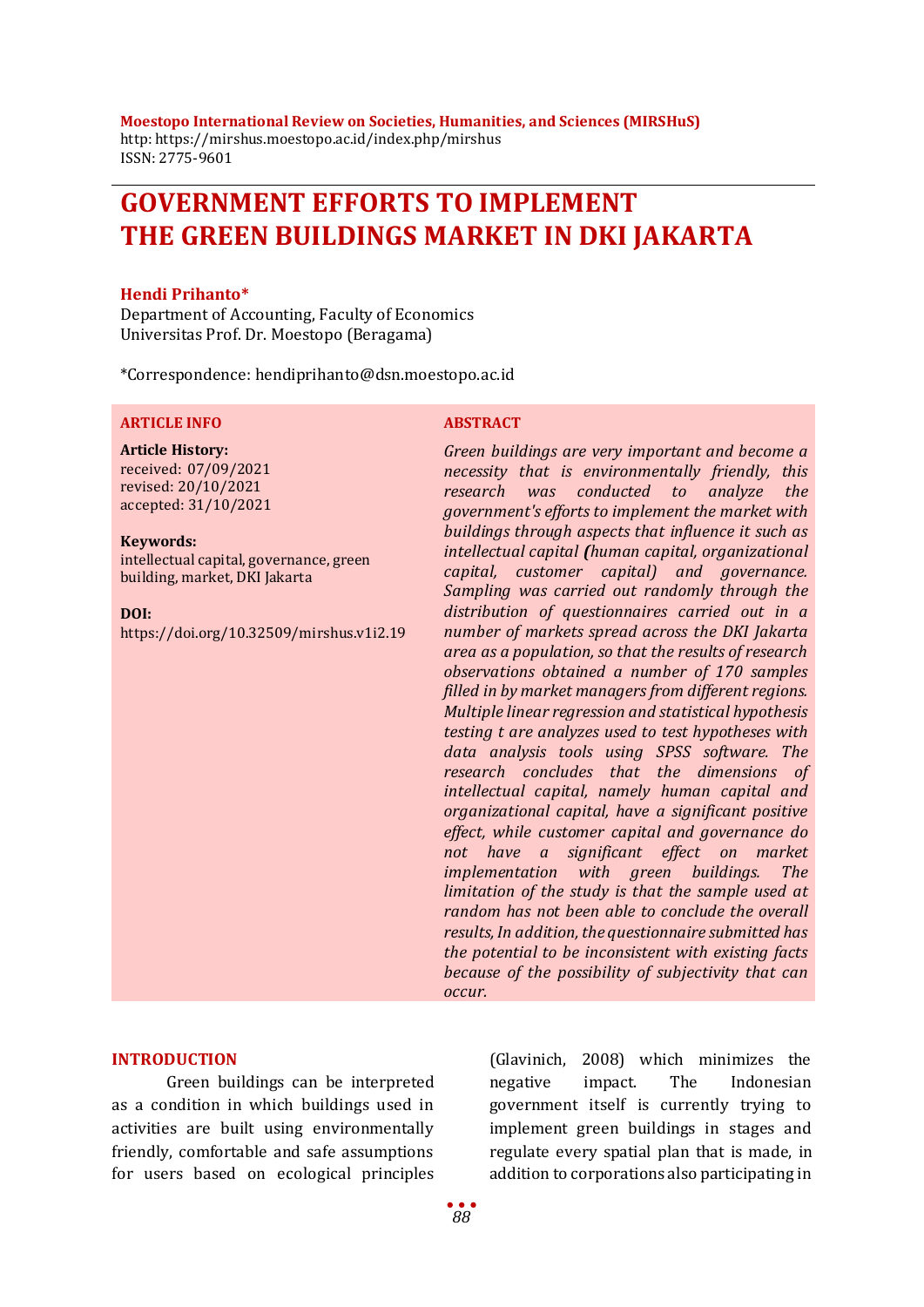designing and implementing the use of green buildings for sustainable business activities. Most buildings in Indonesia, especially DKI Jakarta, have not implemented the green building concept, so many often experience fires and other adverse events that result in damage to the surrounding environment. Green buildings are very important to implement because the concept contains benefits, for example in 2019 there were fires in a number of market locations due to the inappropriateness of buildings used as places for community activities (Valenta, 2019) caused by electrical short circuits, garbage disposal, lack of routine maintenance and so on coupled with unbalanced density in the location area. This incident was caused by the fact that buildings with traditional concepts have not been converted into environmentally friendly buildings, so they are prone to dangers that threaten the lives of people who use the facilities.

Green buildings can be realized with the intellectual capital owned by the organization, intellectual capital is also very important role in the effectiveness of organizational management, then supported by a good and positive human resource management system capable of producing high performance (Kianto et al., 2017; Sokolov & Zavyalova, 2018). Intellectual capital can be maximally empowered by providing knowledge that is shared with work equipment, Furthermore, it has an effective and positive effect on the three components of intellectual capital, namely : human capital, structural capital and relational capital that lead to every dimension of intellectual capital to take action for innovation (Allameh, 2017). Innovation towards infrastructure such as markets with the concept of green buildings used by the public, can be realized through good governance. Governance also has a key role that determines the quality of service performance to the community (Mahrani &

Soewarno, 2018), because good service does not lie in public satisfaction, but furthermore, the better the future service (Ndraha, 2011). Some researchers on governance (Abousamak & Shahwan, 2018; Shahwan & Fathalla, 2020) observing and analyzing poor governance that causes problems in organizational practices such as low quality of work, fraudulent behavior, implementation of risk management and so on.

This research is important to do in order to improve government services to the community, as well as testing the accuracy of the predictor research variables, because based on the researcher's search there has been no specific literature that examines and analyzes the effectiveness of the application of green buildings to the public, especially those related to market objects with green buildings. For this reason, this study aims to analyze the influence and role of intellectual capital on efforts to implement green buildings in a number of markets in the DKI Jakarta area. The research contributes to the theoretical aspects that build literacy in the successful implementation of environmentally friendly green buildings in Indonesia, while the practical aspects provide solutions for the government and related parties towards the creation of maximum efficient and effective green buildings by providing guarantees for the safety and comfort of public activities.

# **METHOD**

The research was conducted on a number of Pasar Jaya located in DKI Jakarta province from January – May 2021 with indications as an object that the market is currently trying to develop, and development towards a green market with building criteria as referred to in the theoretical aspect or government regulations. A number of respondents were taken randomly to fill out the questionnaire with the intention of avoiding partiality, the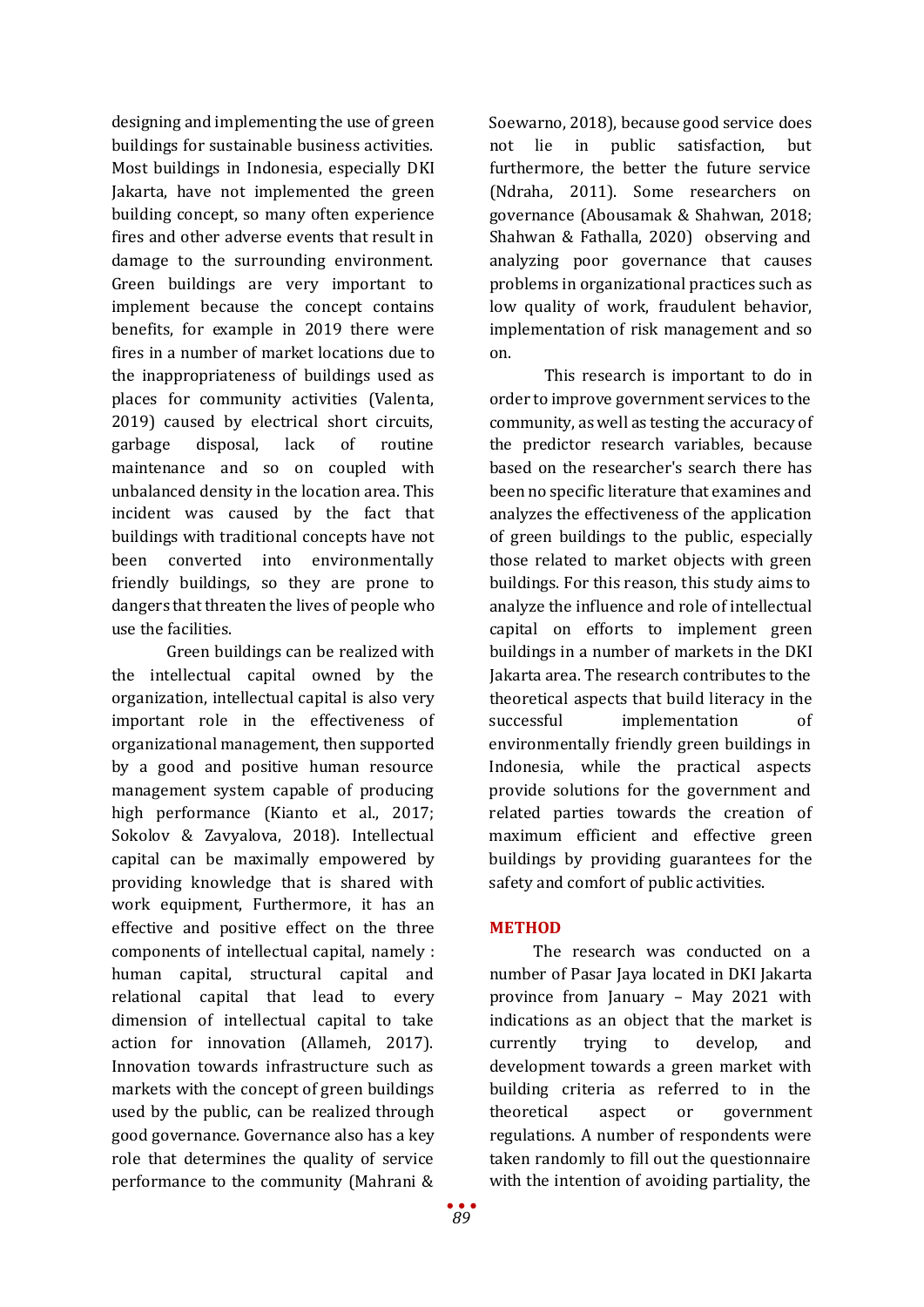sample selected was market managers starting from the Head of the Market to the staff who helped in managing the market location. The total questionnaires obtained were 197 questionnaires from observations that could not be used due to problems with completeness and accuracy when filling them out, so that after the final selection, 170 samples were obtained which were suitable for use in data processing.

#### **Measurement**

Measurement of the questionnaire using an interval scale of 1) strongly disagree, 2) disagree, 3) disagree, 4) agree, 5) strongly agree, 6) strongly agree, which is a modification of the Likert scale intended for questionnaire answers. The green building variable is measured by Permen PU RI NO: 02/PRT/M/2015 (programming stage, technical planning stage, construction implementation stage, utilization stage and demolition stage). Intellectual Capital Variable (Yu et al., 2017) consists of: 1) Human Capital (skills, beliefs, expectations, values, subjective experience); 2)<br>Organizational Capital (collaboration. Organizational Capital (collaboration, leadership, knowledge, product innovation, system innovation) and 3) Customer capital (relationships with: customers, suppliers, investors, community). Governance Variables (Wajeeh, 2012) measured by: discipline, transparency, independence, accountability, responsibility, justice. The research hypothesis that is built based on the literature used is.

Table 1. Research Hypothesis

| <b>Hypotesis</b> | <b>Description</b>                                                                    |
|------------------|---------------------------------------------------------------------------------------|
| Η1               | Human capital has a positive effect on the implementation of green buildings          |
| H2               | Organizational capital has a positive effect on the implementation of green buildings |
| H3               | Customer capital has a positive effect on the implementation of green buildings       |
| Η4               | Governance has a positive effect on the implementation of green buildings             |

#### **DISCUSSION**

The descriptive statistics of the research conducted stated that the mean value was greater than the standard deviation, which means that the composition

of the research data was feasible. To see the results of the feasibility of testing the instrument and research hypotheses can be presented in tables 3.1 and 3.2 below.

|  |  | Table 2. Validity and Reliability Test |  |
|--|--|----------------------------------------|--|
|--|--|----------------------------------------|--|

| Variable       | <b>Validity</b> | <b>Noted</b> | <b>Reliability</b> | <b>Noted</b> |  |
|----------------|-----------------|--------------|--------------------|--------------|--|
| BH             | $0.518 - 0.789$ | Valid        | 0.955              | Reliabel     |  |
| MМ             | $0.489 - 0.679$ | Valid        | 0.915              | Reliabel     |  |
| M <sub>0</sub> | $0.564 - 0.743$ | Valid        | 0,932              | Reliabel     |  |
| MP             | $0.487 - 0.635$ | Valid        | 0,853              | Reliabel     |  |
| TК             | $0.525 - 0.723$ | Valid        | 0.952              | Reliabel     |  |
|                |                 |              |                    |              |  |

Noted :

<sup>1</sup> Validity All variables have a value of r count > r table (0.159).<br><sup>2</sup> Reliability of all variables has a value of > 0.70

| Table 3. Hypothesis Test |  |
|--------------------------|--|
|--------------------------|--|

| ----------------------                                           |            |       |        |            |                         |
|------------------------------------------------------------------|------------|-------|--------|------------|-------------------------|
| BH = $3.762a + 0.583MM_1 + 0.711M_2 + 0.165MP_3 + 0.080TK_4 + e$ |            |       |        |            |                         |
| <b>Variable</b>                                                  | Predictive | Koef. | P-Val. | Sig.       | <b>Noted</b>            |
| $MM \rightarrow BH$                                              | $H1(+)$    | 4.721 | 0.000  | $Sig.***$  | H1 Accepted             |
| $MO \rightarrow BH$                                              | $H2 (+)$   | 4.388 | 0.000  | $Sig.***$  | H <sub>2</sub> Accepted |
| $MP \rightarrow BH$                                              | $H3 (+)$   | 0.705 | 0.428  | Tidak sig. | H <sub>3</sub> Rejected |
| $TK \rightarrow BH$                                              | $H4 (+)$   | 0.975 | 0.331  | Tidak sig  | H <sub>4</sub> Rejected |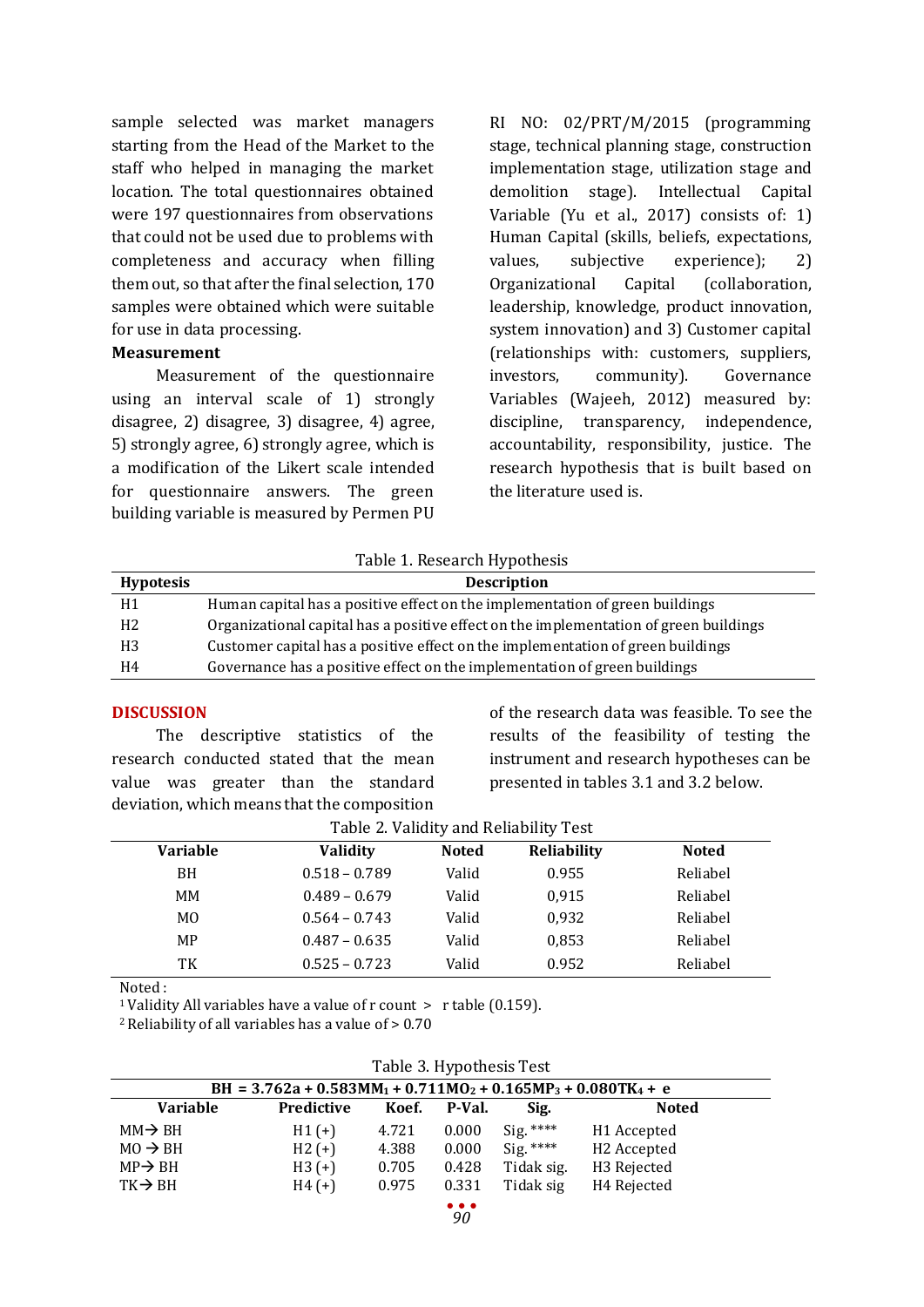| $R^2$ | 0.728  | Goodness |
|-------|--------|----------|
| Ð     | 12.519 |          |

Level significance is :  $* = 0.05$ ,  $** = 0.025$ ,  $** = 0.01$ ,  $** = 0.001$ Number of observation : 170

# **Effects of Human Capital and Green Buildings Implementation**

The results of testing the research hypothesis state that the dimensions of intellectual capital of human capital have a positive effect on the application of markets with green buildings, thus H1 is accepted. The results are in line with research which states that human capital will affect individual performance and ultimately affect the organization (Helmiatin, 2015) which encourages the implementation of green buildings in the market. Previous research (Astuti & Datrini, 2021; Huang & Kung, 2011) states that intellectual capital based on knowledge of the green environment has the competence and commitment to activities related to innovation and competitiveness which requires good and positive management of resources (Sokolov & Zavyalova, 2018), For this reason, human intellectual capital serves as the main function of improving the performance of environmentally friendly green innovations.

Human capital has the main element in moving the next instrument used in taking action, because human capital is based on education, thinking skills, reasoning and feelings that determine whether or not the behavior is ethical or not (Prihanto, 2018) on the basis of careful consideration. The ability to think accompanied by knowledge gives government officials the strength and ability to understand the existing market conditions and the appropriate needs to be done in providing shopping facilities to the public that are comfortable, safe and friendly to the environment as a public service agency. The concept of a market with green buildings requires a lot of understanding from every manager in charge of market management at various levels (top to

bottom), because the concept provides its own consequences for its users with better added value in the long term than traditional markets which have low added value. There are not many markets with green buildings in Indonesia, especially DKI Jakarta, its implementation must begin with the provision of understanding, education, and training on management resources so that they can run effectively and finally become part of the community culture. According to a study on the implementation of green buildings in Singapore, there is an additional cost of around S\$60, but every month you can save up to S\$156 because green buildings have a higher value (Elena, 2019). Thus the green building concept is able to reduce costs and make it more efficient in managing finances.

# **Effects of Organizational Capital and Green Buildings Implementation**

The results of the statistical test of the study stated that organizational capital had a positive effect on market implementation with green buildings so that H3 was accepted. The results are also in line with the research references used previously that organizations are facilities and infrastructure for employees to create optimum performance, including the organization's ability to reach the market, organizational structure, patents, trademarks, and all organizational capabilities to support employee productivity (Bontis & Fitz-enz, 2002; Ramadan et al., 2017). Organizational capital provides support for the empowerment of human capital to go through a transformation process through the knowledge of values created. The goal achieved is to have the ability to improve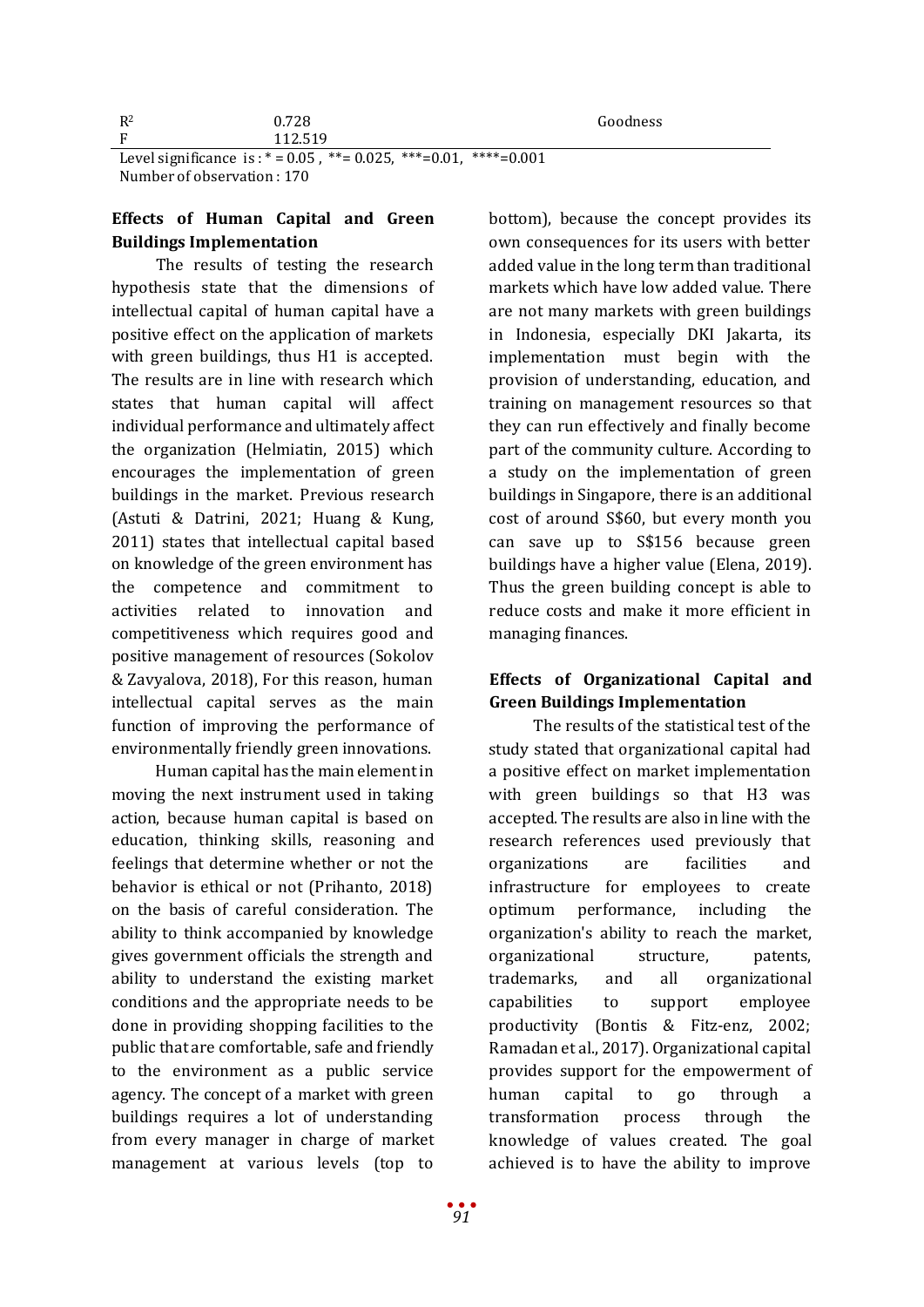individual employee performance which makes performance effective, with the availability of infrastructure and supporting financing (Christa, 2013; Delgado-Verde et al., 2014) such as green buildings that are ecological.

Institutional organizational capital provides guarantees after human capital is met appropriately, then with the organization it becomes a place that makes it possible for humans in the shelter to start and carry out their activities through a series of routine work and innovations. This capital provides the substance that establishes communication and relationships between humans in it (Inkinen, 2015) to start and contribute . Markets with green buildings can be implemented properly by being facilitated by organizations that are responsible for professionally handling, managing, maintaining and developing properly according to feasibility standards. Financial needs that are not cheap become the authority and obligation of the organization to provide financing, both at the top level as the financial holder and at the bottom as the executor. Budget problems are always an obstacle, synergies are formed in implementing green market buildings, providing coordination and command lines between relevant management in their implementation in accordance with land use in the DKI Jakarta area along with the completeness, needs and risk mitigation carried out. The application of the market with green building criteria has a cost that is quite expensive, because the concept of the building has completeness and is equipped with infrastructure that prevents various dangerous things such as electrical short circuits, good garbage disposal channels, supporting facilities for accidents at work, cleanliness and other things to avoid environmental damage. For this reason, this kind of market building requires a fairly large investment from all parties, especially the government as an agent, but has a

number of additional benefits in the future that are profitable. DKI Jakarta's green building concept has been initiated in the Grand Design Green Building (2016), based on the Grand Design of the Green Building, in 2030 Jakarta will reduce energy consumption, water consumption and reduce greenhouse gas emissions by 30 percent respectively. prevent negative impacts and improve the health of the surrounding environment that can be applied to settlements or residential residents, which is a form of concern for the environment (Rianti, 2020).

# **Effect of Customer Capital and Green Buildings Implementation**

The results of research data processing state that customer capital does not have a positive effect on the application of green buildings, so H3 is rejected. The results of the study are not in line with previous research that it is expected that customer capital oriented to green knowledge will have an effect on increasing human resources (Yong et al., 2019) which will affect the organization's performance in building green buildings**.** Customer capital with green knowledge should be a medium that strengthens the relationship of stakeholders in the organization with environmental management, as well as using the market as a place for the organization's operations to maintain the image and reputation of the company's environment and social relations. (Lopez-Gamero et al., 2011). Consumer satisfaction is achieved if the intensity of the government can handle good market management, and is able to create good relationships by achieving added value so that it directly improves performance (Hermawan et al., 2015) in the form of providing environmentally friendly green buildings to support public business activities**.**

Customer capital can also be a measurement of the organization's ability to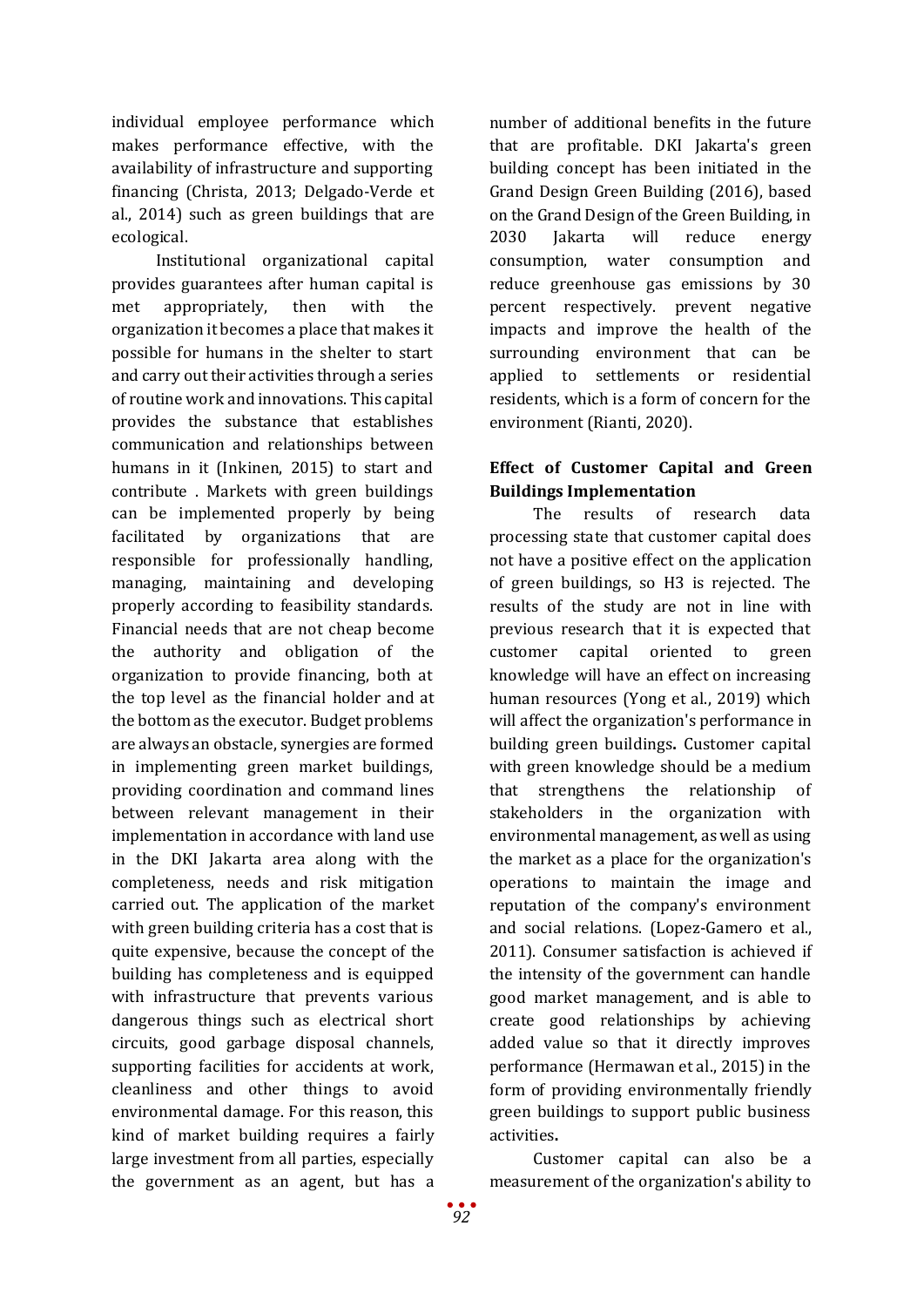identify the needs, and desires of partners so that the relationship is well established with outside parties such as government, market, suppliers and customers and other stakeholders. The current needs of the community in the economy are facilities that support comfortable and safe activities, because the fulfillment of the current needs for public activity facilities cannot be fully met. Dissatisfaction with the availability of facilities and infrastructure expected by the community, giving feedback in the form of an attitude of disappointment and indifference to the community which ultimately makes them not care and support the programs run by the government. Customer capital will be more effectively obtained with full support from stakeholders, the public who provide full support to government organizations in implementing various policies and programs by helping to achieve them (Dowling & Pfeffer, 1975). The phenomenon that occurs in Indonesian society, most people do not understand and know about the importance of the concept of green buildings in everyday life which helps provide sustainability, not only in their business, commercial and health activities but also in the life around them. Based on new concepts designed for buildings that have already begun to be implemented, including the construction of the Ministry of Public Works and Housing, a number of newly designed traditional markets, energy-efficient flats, and university buildings (Laucereno, 2021).

# **Effect of Governance and Green Buildings Implementation**

The results of research data processing state that governance does not have a positive effect on the implementation of green market buildings, so H3 fails to be accepted. The results of the study are also not in line with the previous researcher's statement, that the existence of good governance in the organization will have a positive impact on efforts for improvements

with awareness of implementing green buildings (Hsieh et al., 2020) which of course is also supported by positive environmental performance (Freedman et al., 2014)**.** The governance carried out aims to guarantee the regularity of the implementation of public services to the public who act in the interests of the community (Mahrani & Soewarno, 2018)**,** because the government as an agent mandated by the people to act on behalf of the people (Jensen & Meckling, 1976)**.** Through good governance provide control, prevent, and minimize the occurrence of irregularities by agents who are mandated (Abousamak & Shahwan, 2018; Platt & Platt, 2012; Prihanto, 2020)by the people to serve them.

The governance carried out in the context of market management in the DKI Jakarta area and other regions in Indonesia, on average, is still based on traditional management principles that put forward a distinctive style of self-taught and modestbased management based on knowledge without the concept of a green environment. Some phenomena of weak governance can be seen in the market environment that is slum, dirty, unhygienic, jammed, not well organized because many traders sell in inappropriate places and so on as a result of the government being unable to control activities in the market. The lack of success of the governance applied to realize the ideal market green building, is because the knowledge capital of the customer as one of the forming intellectual capital in the market community is less able to be formed and of good quality. The knowledge and lack of skills possessed by the actors in the market proves the difficulty of forming the green market building concept that is planned because of low understanding. In the form of implementation of governance, the Government is currently trying to issue regulations related to environmentally friendly development, namely PUPR Ministerial Regulation Number 9 of 2021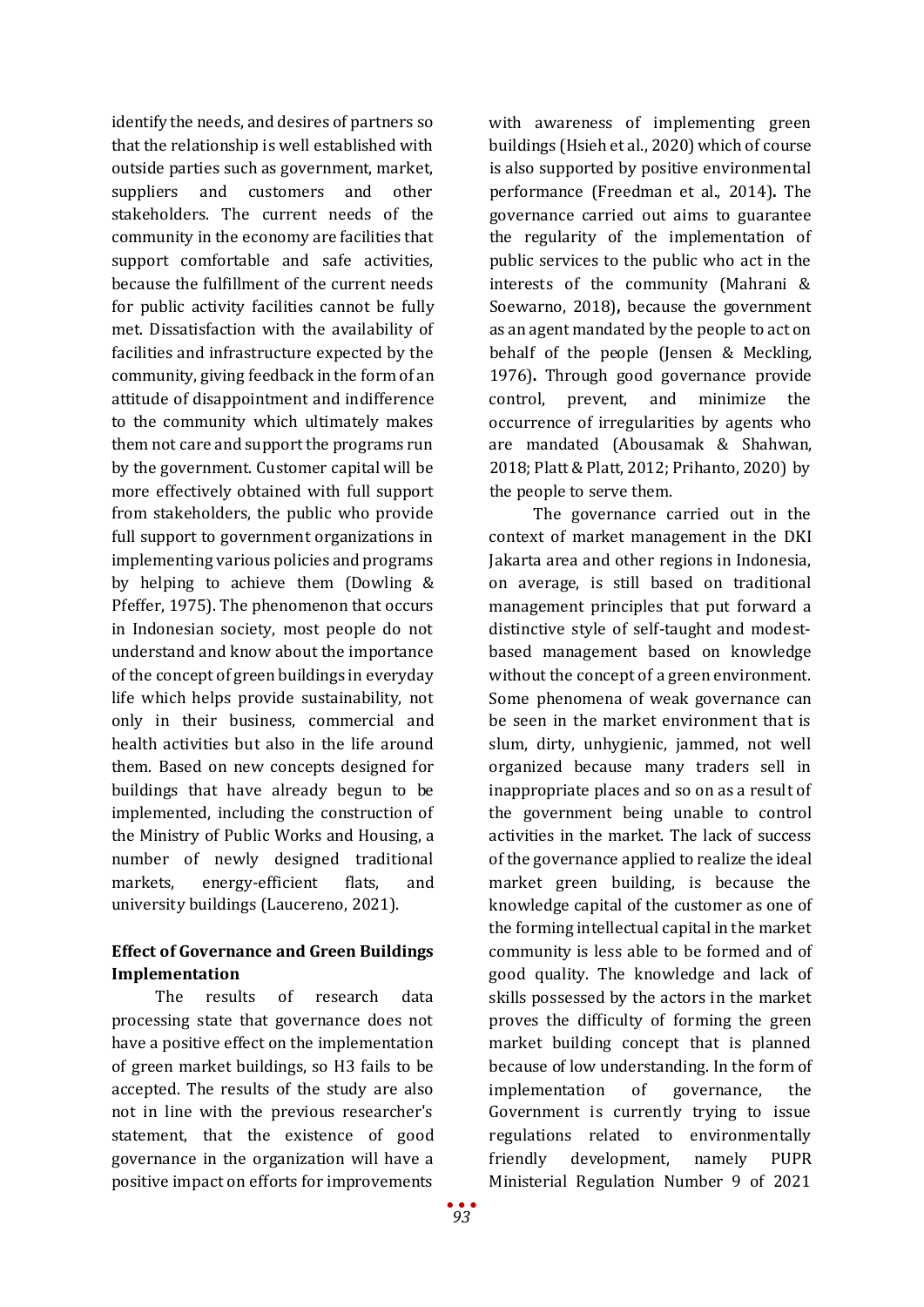concerning Guidelines for the Implementation of Sustainable Construction and PUPR Ministerial Regulation Number 21 concerning Performance Assessment of Green Buildings which is also the implementation of the Job Creation Act (Laucereno, 2021).

#### **CONCLUSION**

The results of the study indicate that human and organizational intellectual capital has a positive and significant effect, while customer capital and governance have no significant effect on efforts to implement markets with environmentally friendly green buildings. The problem of the unsuccessful implementation of the market with green buildings is due to the lack of knowledge from the stakeholders who do not realize the importance of the market concept with green buildings that are environmentally friendly, the budget allocation is still not optimal for development, commitment to good and sustainable management of environmentally friendly markets. Research using perception has a lack of commitment and is consistent with the answers obtained, besides the lack of samples used in this study makes the conclusions from the results of data processing less representative of the actual situation. For this reason, it is recommended that future research using surveys with a larger sample size as well as provide confirmation to the parties related to market management. The research results obtained can be used as a reference, especially for the government in conducting environmentally friendly market-based management as the location of the main community's economic activities. Customer capital that has not been effectively empowered and less than optimal governance has become an important supporter in the effort to achieve the expected green building market. The problems faced by the community and the government provide opportunities in the

theoretical aspect that the services provided by the government have not been able to achieve better conditions in the future, but are still incidental in nature which can change quality at any time.

#### **REFERENCES**

- Abousamak, A., & Shahwan, T. (2018). Governance mechanisms and earnings managementpractices: evidence from Egypt. *International Journal of Corporate Governance*, *9*(3), 316–346.
- Allameh, S. M. (2017). Antecedents and consequences of intellectual capital The role of social capital , knowledge sharing. *Journal of Intellectual Capital*, *19*(5). https://doi.org/10.1108/JIC-05-2017-0068
- Astuti, P. D., & Datrini, L. K. (2021). Green competitive advantage: Examining the role of environmental consciousness<br>and green intellectual capital. intellectual *Management Science Letters*, *January*, 1141–1152. https://doi.org/10.5267/j.msl.2020.1

1.025

Bontis, N., & Fitz-enz, J. (2002). Intellectual capital ROI: A causal map of human capital antecedents and consequents. *Journal of Intellectual Capital*, *3*(3), 223–247.

https://doi.org/10.1108/146919302 10435589

- Christa, U. R. (2013). Peran human capital structural meningkatkan kinerja organisasi (suatu kajian konseptual). *Jurnal Sains Manajemen*, *1*(1), 2302–1411.
- Delgado-Verde, M., Amores-Salvadó, J., Castro, G. M.-D., & Navas-López, J. E. (2014). Green intellectual capital and environmental product innovation: the mediating role of green social<br>capital. Knowledge Management capital. *Knowledge Management Research & Practice*, *12*(3), 261–275.
- Dowling, J., & Pfeffer, J. (1975). Organizational Legitimacy: Social Values and Organizational Behavior.

*94*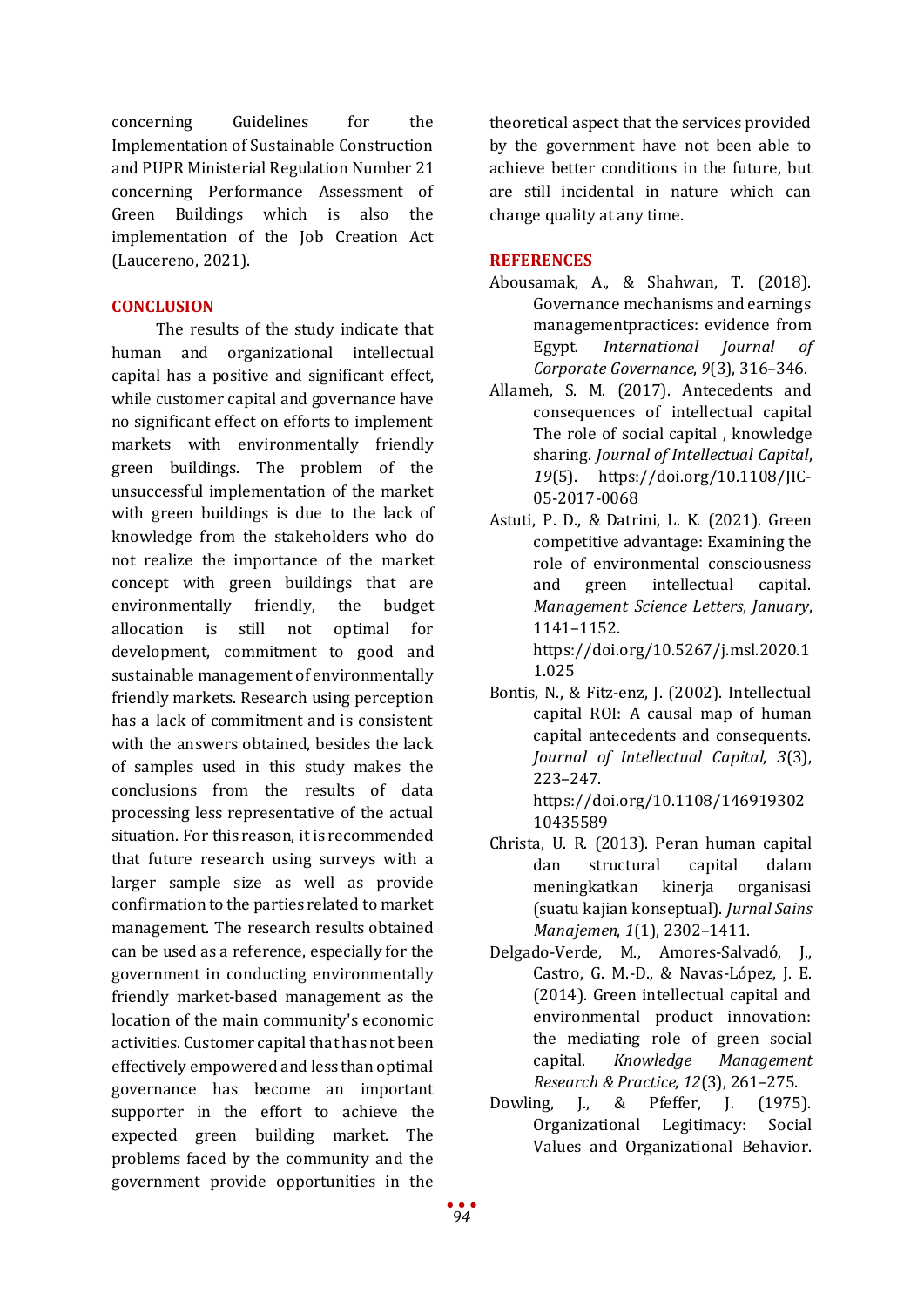*Pacific Sociological Association*, *18*(1), 122–136.

- Elena, M. (2019). Baru Jakarta dan Bandung yang Punya Aturan Bangunan Hijau. *Bisnis.Com*.
- Freedman, Martin, Jaggi, & Bikki. (2014). *Accounting for the Environment: More Talk and Little Progress*. iii. https://doi.org/10.1108/s1479- 359820140000005009
- Glavinich, T. E. (2008). *Contractor's Guide to Green Building Construction: Management, Project Delivery, Documentation, and Risk Reduction*.
- Helmiatin. (2015). Optimalisasi Peran Modal Intelektual Terhadap Kinerja<br>Karyawan. *Journal of Chemical* Karyawan. *Journal of Information and Modeling*, *53*(9), 1689–1699.
- Hermawan, S., Hariyanto, W., & Sumartik. (2015). Integrasi Intellectual Capital dan Knowledge Management serta Dampaknya pada Kinerja Bisnis Perusahaan Farmasi. *Jurnal Akuntansi Multiparadigma*, *6*(3), 385–398. https://doi.org/10.18202/jamal.2015 .12.6031
- Hsieh, H., Claresta, V., Minh, T., & Bui, N. (2020). Green Building , Cost of Equity Capital and Corporate Governance : Evidence from US Real Estate Investment Trusts. *Sustainability*, *12*(3680).
- Huang, C.-L., & Kung, F.-H. (2011). Environmental consciousness and intellectual capital management: Taiwan's manufacturing industry Cheng-Li. *Management Decision*, *49*(9), 1405– 1425.
- Inkinen, H. (2015). Review of empirical research on intellectual capital and<br>firm performance. Journal of firm performance. *Journal of Intellectual Capital*, *16*(3), 518–565.
- Jensen, M. C., & Meckling, W. H. (1976). Theory Of The Firm: Managerial Behavior, Agency Cost And Owneship<br>Structure. *Journal of Financial* Structure. *Journal of Financial Economics 3*, *3*, 305–360.
- Kianto, A., Saenz, J., & Aramburu, N. (2017). Knowledge-based human resource management practices, intellectual capital and innovation. *Journal of Business Research*, *81*.
- Laucereno, S. F. (2021, October). Tahun 2030 Bangunan di DKI Harus Ramah Lingkungan, Kayak Gimana Tuh? *DetikFinance*. https://finance.detik.com/properti/d -5752515/tahun-2030-bangunan-didki-harus-ramah-lingkungan-kayakgimana-tuh
- Lopez-Gamero, M. D., Molina-Azorín, J. F., &<br>Claver-Cortes. E. (2011). Claver-Cortes, E. (2011). Environmental Management and a<br>Whole Framework. International Framework. *International Journal of Tourism Researcof Tourism Researc*, *13*(September 2010), 141– 163.
- Mahrani, M., & Soewarno, N. (2018). The effect of good corporate governance mechanism and corporate social<br>responsibility on financial responsibility on performance with earnings management as mediating variable. *Asian Journal of Accounting Research*, *3*(1), 41–60. https://doi.org/10.1108/AJAR-06- 2018-0008
- Ndraha, T. (2011). *Kybernologi Ilmu Pemerintahan Baru*. Rineka Cipta.
- Platt, H., & Platt, M. (2012). Corporate board attributes and bankruptcy. *Journal of BusinessResearch*, *65*(8), 1139–1143.
- Prihanto, H. (2018). *Etika Bisnis dan Profesi: Sebuah Pencarian*. Rajawali Pers.
- Prihanto, H. (2020). *Manajemen Pengetahuan Memoderasi Pengaruh Budaya Organisasi, Kepemimpinan Etis, Kode Etik dan Sistem Pengendalian Internal Pemerintah Terhadap Pencegahan Korupsi*. Trisakti.
- Ramadan, B. M., Dahiyat, S. E., Bontis, N., & Al-dalahmeh, M. A. (2017). Intellectual capital , knowledge management and social capital within the ICT sector in Jordan. *Journal of Intellectual Capital*, *18*(2).